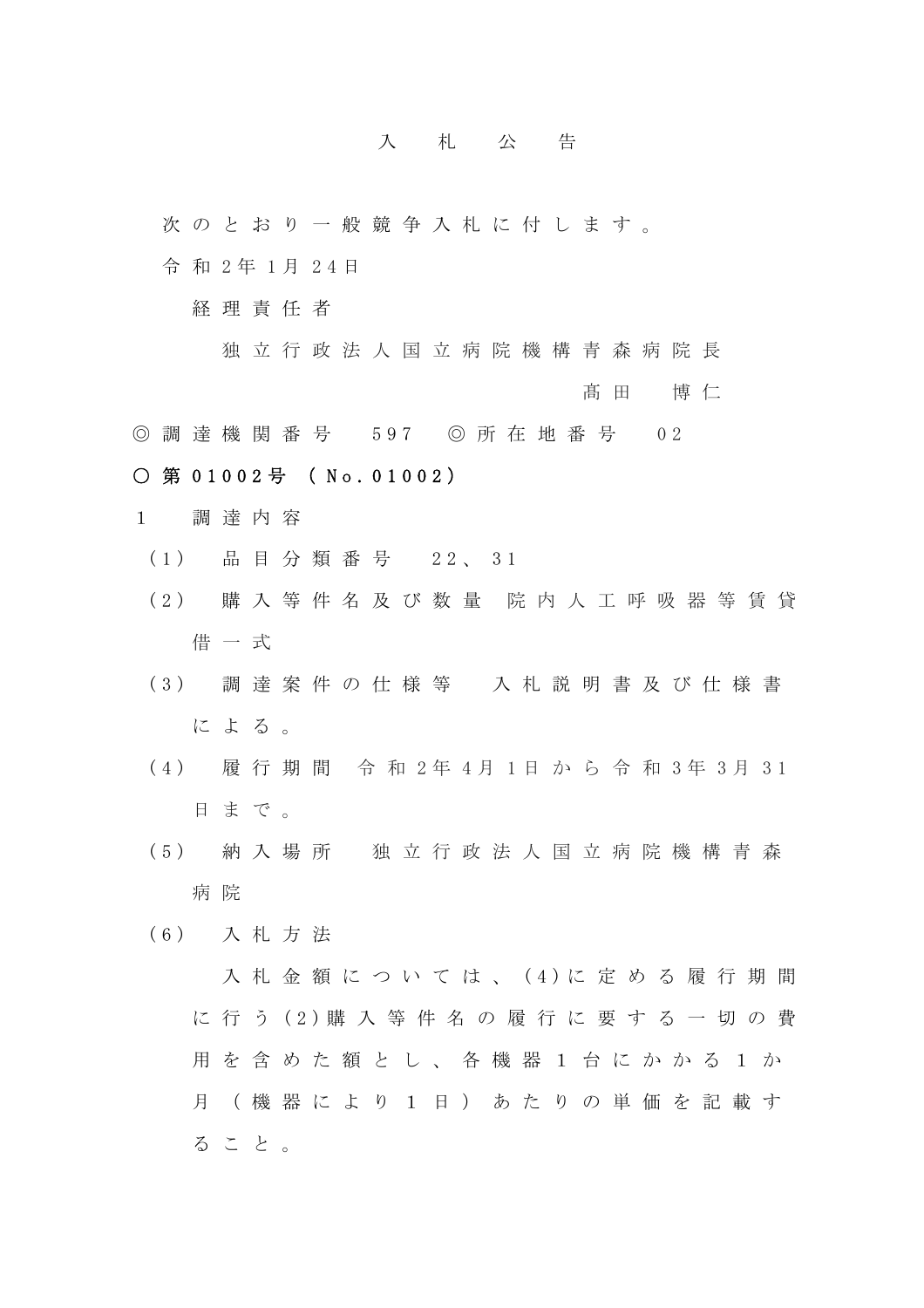なお、落札決定に当たっては、入札書に記 載 さ れ た 金 額 に 当 該 金 額 の 10パ ー セ ン ト に 相 当する額を加算した金額(当該金額に1円未 満の端数があるときは、その端数金額を切り 捨てるものとする。)をもって落札価格とす るので、入札者は、消費税に係る課税事業者 であるか免税事業者であるかを問わず、見積 も っ た 契 約 金 額 の 110分 の 100に 相 当 す る 金 額 を入札書に記載すること。

- 2 競争参加資格
- (1) 独 立 行 政 法 人 国 立 病 院 機 構 契 約 事 務 取 扱 細 則 (以 下 、 契 約 細 則 と い う 。 )第 5 条 の 規 定 に 該当しない者であること。なお、未成年者、 被保佐人又は被補助人であっても、契約締結 のために必要な同意を得ているものは、同条 中、特別の理由がある場合に該当する。
- (2) 契 約 細 則 第 6 条 の 規 定 に 該 当 し な い 者 で あ ること。
- (3) 厚 生 労 働 省 競 争 参 加 資 格 ( 全 省 庁 統 一 資 格)「役務の提供等」の A又はB の等級に格 付され、 東 北 地域の競争参加資格を有する者 であること。なお、当該競争参加資格につい て は 、 平 成 30年 11月 26日 付 け 号 外 政 府 調 達 第 222号 の 官 報 の 競 争 参 加 者 の 資 格 に 関 す る 公 示 の別表に掲げる申請受付窓口において随時受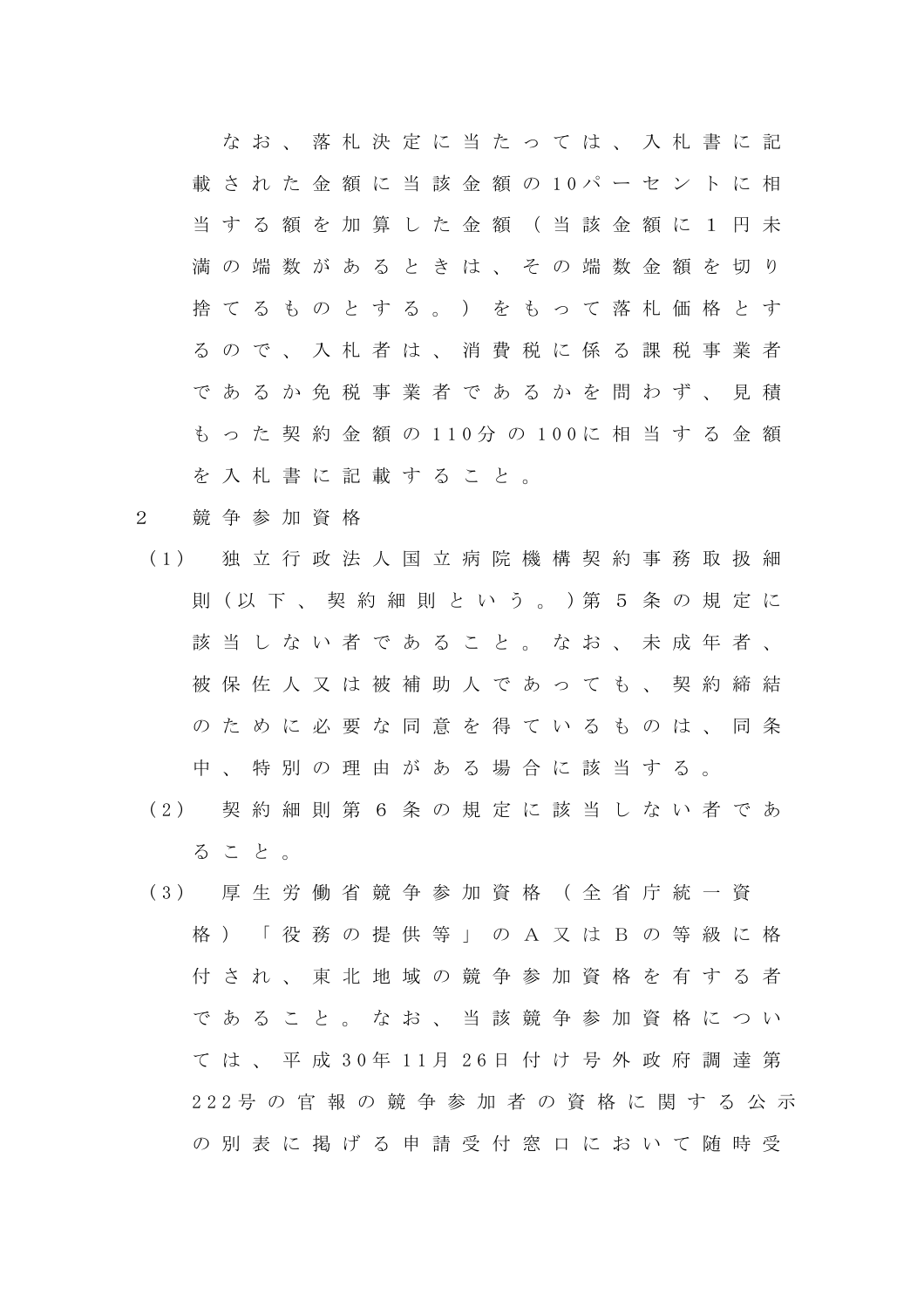け付けている。

- (4) 借 入 物 品 に か か る 迅 速 な ア フ タ ー サ ー ビ ス ・メンテナンスの体制が整備されていること を証明した者であること。
- (5) 契 約 細 則 第 4 条 の 規 定 に 基 づ き 、 経 理 責 任 者が定める資格を有する者であること。
- 3 入札書の提出場所等
- (1) 入 札 書 の 提 出 場 所 、 契 約 条 項 を 示 す 場 所 、 入札説明書の交付場所及び問い合わせ先 〒 038-1331 青 森 県 青 森 市 浪 岡 大 字 女 鹿 沢 字 平 野 155-1 独 立 行 政 法 人 国 立 病 院 機 構 青 森 病 院 企画課長 加藤 久弥 電話 0172-62-405
- 5 内 線 1106
	- (2) 入 札 書 の 受 領 期 限 令 和 2年 3月 16日 17時 00分
	- (3) 開 札 の 日 時 及 び 場 所 令 和 2年 3月 17日 10時 00分 会 議 室 2
- 4 その他
- (1) 契 約 手 続 に お い て 使 用 す る 言 語 及 び 通 貨 日本語及び日本国通貨
- (2) 入 札 保 証 金 及 び 契 約 保 証 金 免 除
- (3) 入 札 者 に 要 求 さ れ る 事 項 こ の 一 般 競 争 に 参加を希望する者は、封印した入札書に1の (2)に 示 し た 購 入 等 件 名 を 履 行 で き る こ と を 証 明する書類を添付して入札書の受領期限まで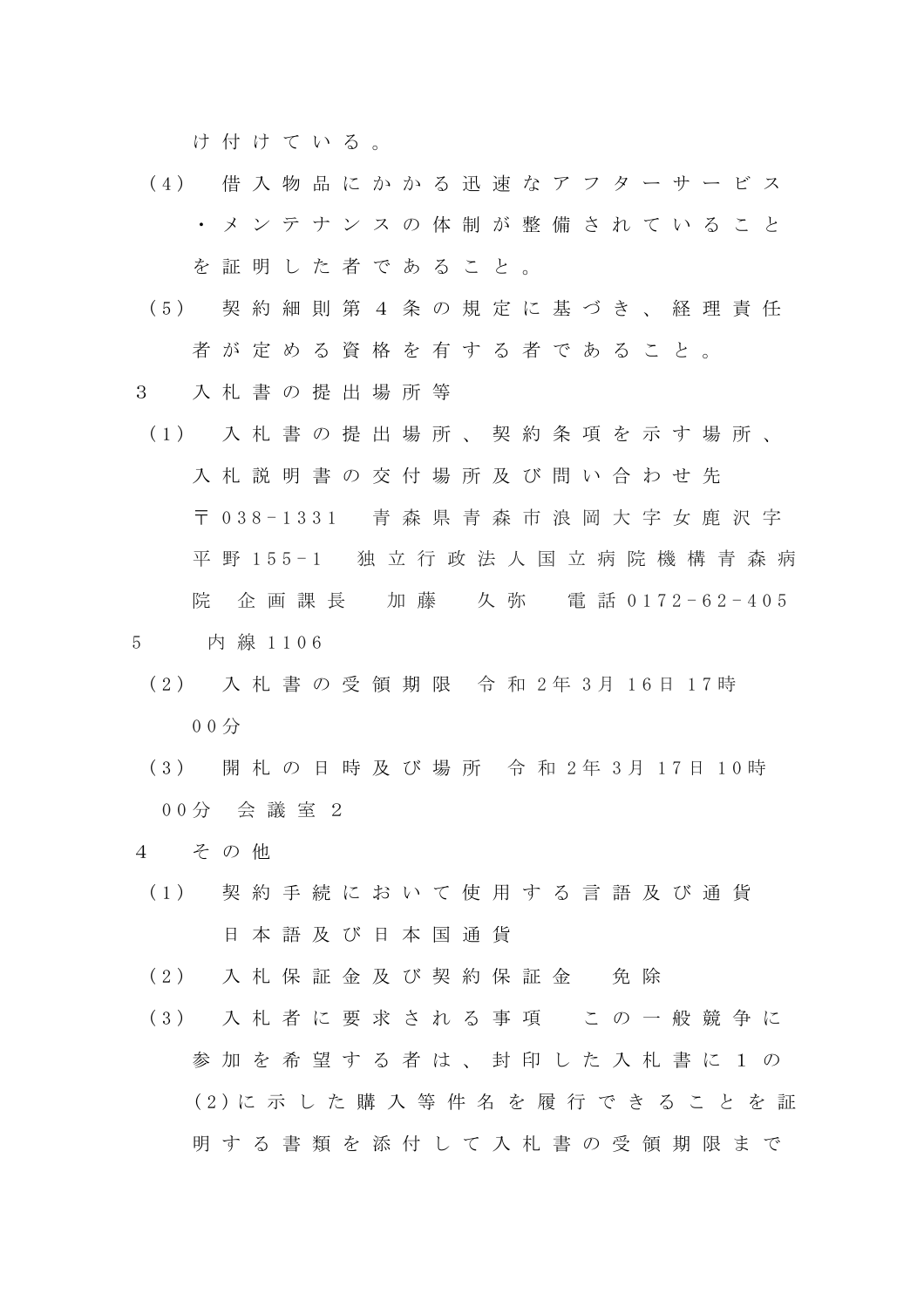に提出しなければならない。入札者は、開札 日の前日までの間において、経理責任者から 当該書類に関し説明を求められた場合は、そ れに応じなければならない。

- (4) 入 札 の 無 効 本 公 告 に 示 し た 競 争 参 加 資 格 のない者の提出した入札書、入札者に求めら れる義務を履行しなかった者の提出した入札 書は無効とする。
- (5) 契 約 書 作 成 の 要 否 要
- (6) 落 札 者 の 決 定 方 法 契 約 細 則 第 21条 の 規 定 に基づいて作成された予定価格の制限の範囲 内で最低価格をもって有効な入札を行った入 札者を落札者とする。

ただし、落札者となるべき者の入札価格に よっては、その者により該当契約の内容に適 合した履行がなされないおそれがあると認め られるとき、又はその者と契約を締結するこ とが公正な取引の秩序を乱すこととなるおそ れがあって著しく不適当であると認められる ときは、予定価格の制限の範囲内の価格をも って入札した他の者のうち最低の価格をもっ て入札した者を落札者とすることがある。

(7) 詳 細 は 入 札 説 明 書 に よ る 。

5 Summary

(1) Official in charge of disbursement of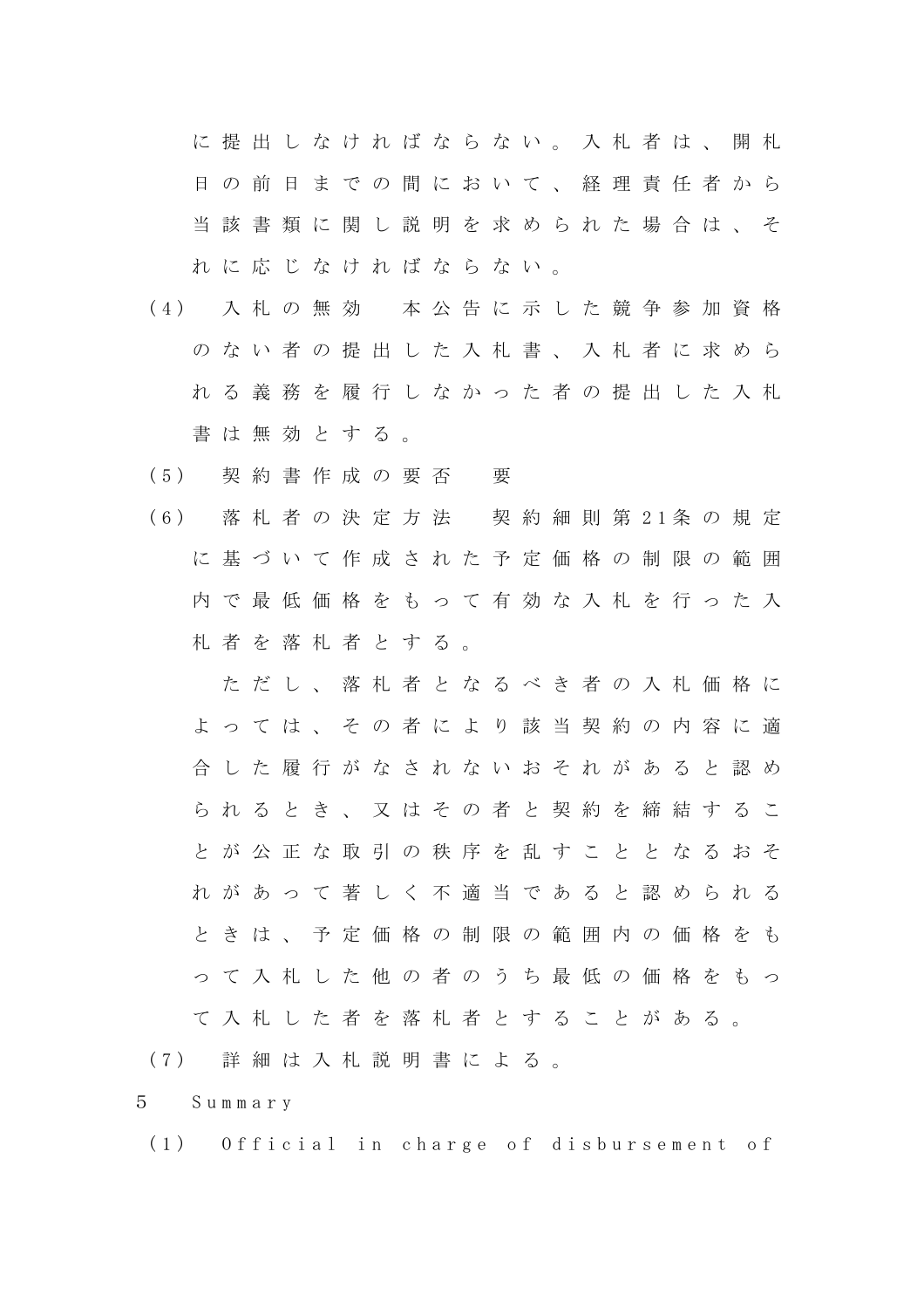the procuring entity: Hiroto Takada ,Dire ctor, National Hospital Organization Aomo ri National Hospital

- (2) Classification of the products to be procured : 22,31
- (3) Nature and quantity of the products to be purchased : Rental contract of Respirator 1 set
- (4) Rental period : From April 1,2020 to Ma rch 31,2021
- (5) Delivery place: National Hospital Organization Aomori National Hospital
- (6) Qualification for participating in the tendering procedures : Suppliers eligible for participating in the proposed tender are those who shall:
	- ① not come under Article 5 of the Regulation concerning Contract for National Hospital Organization(NHO). Furthermore, minors,Person under Conservatorship or Person under Assistance that obtained the consent necessary for concluding a contract may be applicable under cases of special reasons within the said clause;